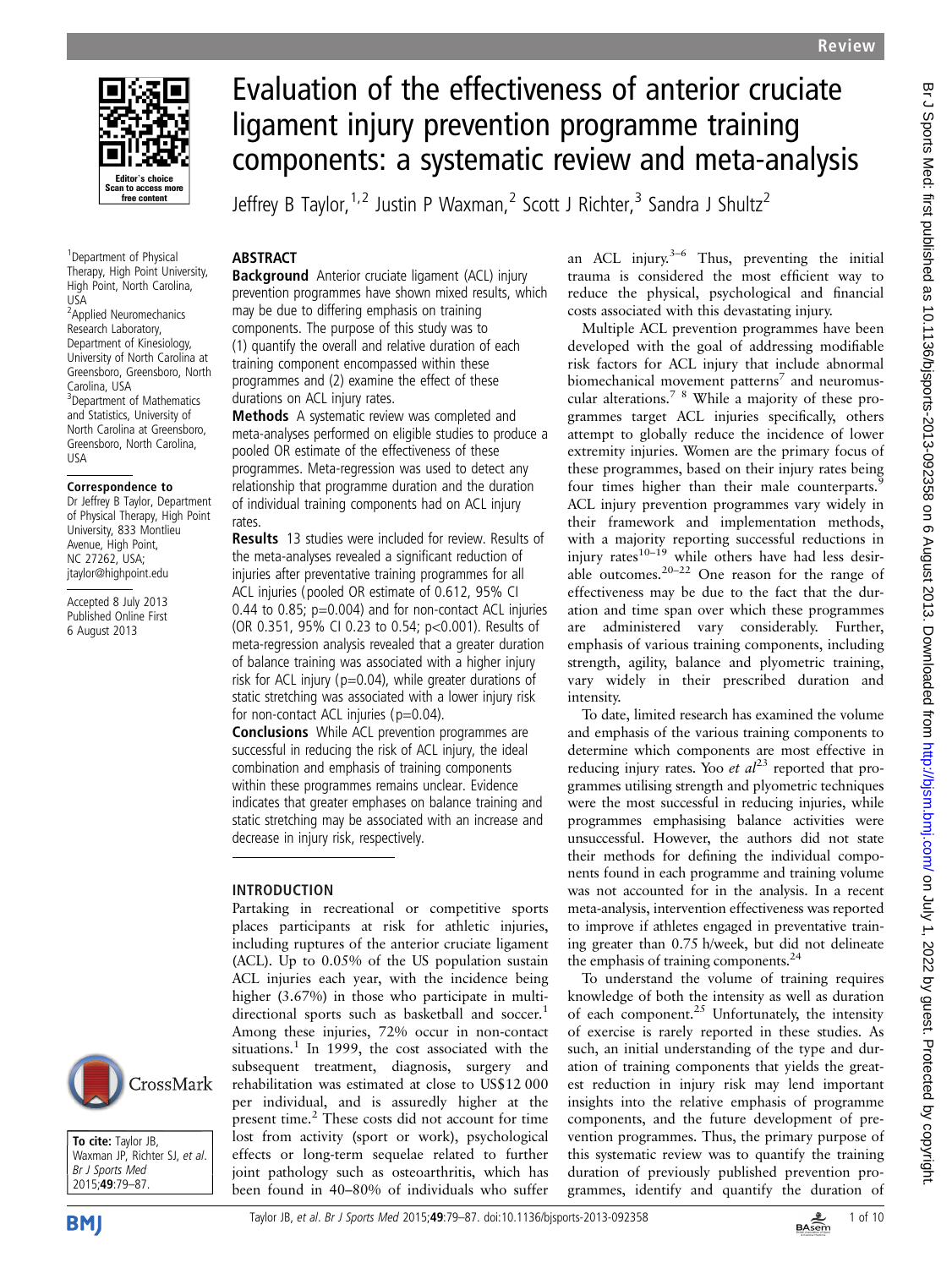each individual training component, and analyse the efficacy of the various components in reducing ACL injury rates in female athletes. We focused specifically on female athletes, since the majority of programmes to date have targeted this population.

# METHODS

### Study design

A systematic review was performed in accordance with the PRISMA Statement for Reporting Systematic Reviews.<sup>26</sup> No protocol exists for this study, which was exempt from review by the University's Institutional Review Board for the protection of the participants. No external funding supported this review.

# Search strategy

An electronic search was performed on 31 July 2012 of the PubMed, MEDLINE, CINAHL, SPORTDiscus and the Cochrane Central Register of Controlled Trials databases. The search terms included: knee injur\*(tiab), ACL injur\*(tiab), and anterior cruciate ligament injur\*(tiab) combined with the terms intervent\*(tiab) and prevent<sup>\*</sup>(tiab). Filters were utilised to access only those studies that investigated participants and were reported in English. No limitations were imposed on the date of publication.

# Eligibility criteria

Studies were included if they met the following criteria: (1) the study design was a randomised controlled, or prospective cohort, trial, (2) the study reported ACL injury incidence, or made it possible to calculate these values for female athletes in both the intervention as well as control groups with the data provided, (3) the study published the specific exercises or components used in the intervention programme and (4) the study reported the duration of each individual training session. Authors of the studies that met some, but not all, of the criteria were contacted for further information and were included if the above details could be obtained.

# Study selection

Two authors ( JBT and JPW) independently reviewed the studies found during the database search. Articles were screened for eligibility based on review of the title and abstract only. If necessary, any disagreements were resolved by consensus with the third author (SJS). The full-text of included articles were then accessed and again analysed for eligibility. The same process was used to create consensus on articles to be included in the analysis after full-text review. Inter-rater agreement was calculated for both screening procedures using a Fleiss κ with values interpreted as <0 poor agreement, 0.01–0.20 slight agreement, 0.21–0.40 fair agreement, 0.41–0.60 moderate agreement, 0.61–0.80 substantial agreement and 0.81–1.0 almost perfect agreement.27 Cited references of relevant articles were scanned and hand-searched for other possible inclusions to this study.

# Quality assessment

Included studies were analysed using the Physiotherapy Evidence Database (PEDro) scale, which was developed from the Delphi list and used for quality assessment of the methodology of randomised clinical trials [\(http://www.pedro.org.au/](http://www.pedro.org.au/english/downloads/pedro-scale/) [english/downloads/pedro-scale/](http://www.pedro.org.au/english/downloads/pedro-scale/)). The scale exhibits moderate reliability (intraclass correlation=0.56, 95% CI 0.57 to 0.76) and helps to determine internal validity and identify studies with interpretable results.<sup>28</sup> Two reviewers (JBT and JPW) independently assessed each study and where consensus was not reached the third reviewer (SJS) was consulted.

# Data collection and analysis

The data extracted from each study included the training season, age of participants, presence or absence of technique-based feedback to athletes, minutes per training session, total number of training sessions, athletic exposures (AEs), player seasons (PSs), the duration and variety of training exercises used in the prevention programmes, and incidence rates of ACL injuries and non-contact ACL injuries. Training session times that were reported by each study were modified to better estimate actual training time by subtracting any reported rest periods, time for upper extremity exercises or simple warm-up jogging that did not focus on technique. If a range of time was given, the midpoint of the range was used for analysis. The total number of training sessions was calculated based on the frequency and duration of the intervention programme. In studies where no exact duration was stated, the length of the training was estimated based on reported calendar dates or the length of a typical season documented in other published studies. Total training time (TTT) was then found by multiplying the total number of training sessions by the number of minutes per training session and was reported in hours.

Each ACL prevention programme was analysed independently and the individual training activities were categorised into one of five components. Strength training was defined as an activity used to improve muscular strength through the use of resistance that included the use of bodyweight, free weights or strength machines. Activities were characterised as explosive if they utilised powerful movements, such as plyometric jumping or bounding. Balance exercises encompassed single-legged or double-legged stance activities that were designed to improve proprioceptive awareness. Agility exercises were defined as activities promoting the ability to move and change direction quickly and effectively, while under control. Finally, the stretching category included all static stretching activities.

After the specific activities were categorised in to one of the five components, training durations were then calculated. In this review, duration was defined as the time spent performing each exercise. The time spent in training in each component was independently estimated by two reviewers ( JBTand JPW) based on the reported measures (time, reps, sets and percentage of programme). For example, the programme described by Walden *et*  $al^{18}$  incorporates six exercises (one-legged knee squat, pelvic lift, two-legged knee squat, bench, lunge and jump/landing) that were measured and reported in time or repetitions. The jump/landing was classified as a balance activity due to its focus on proprioceptive awareness, while the other five were considered to be strengthening exercises. The authors estimated that these six exercises took similar amounts of time to perform. Since each programme session lasted an average of 15 min, 5/6 of the session duration was estimated for strengthening (12.4 min) and 1/6 for balance training (2.6 min). The reviewers then compared their results and a consensus was reached if the estimates were within 10%. If needed, the third reviewer was consulted (SJS), and in cases where no consensus was reached, the authors of references 20 and 29 were contacted.<sup>20</sup> <sup>29</sup> The percentage time of each component in the programme was calculated by dividing the component time per session by the total time per session. TTT for each component was then computed by multiplying the appropriate percentage by the TTT to obtain the estimated total number of hours spent on each component for each intervention programme.

# Statistical analysis

Study results were analysed using Comprehensive Meta Analysis, V.2.0 (Biostat, Englewood, New Jersey, USA) and SPSS,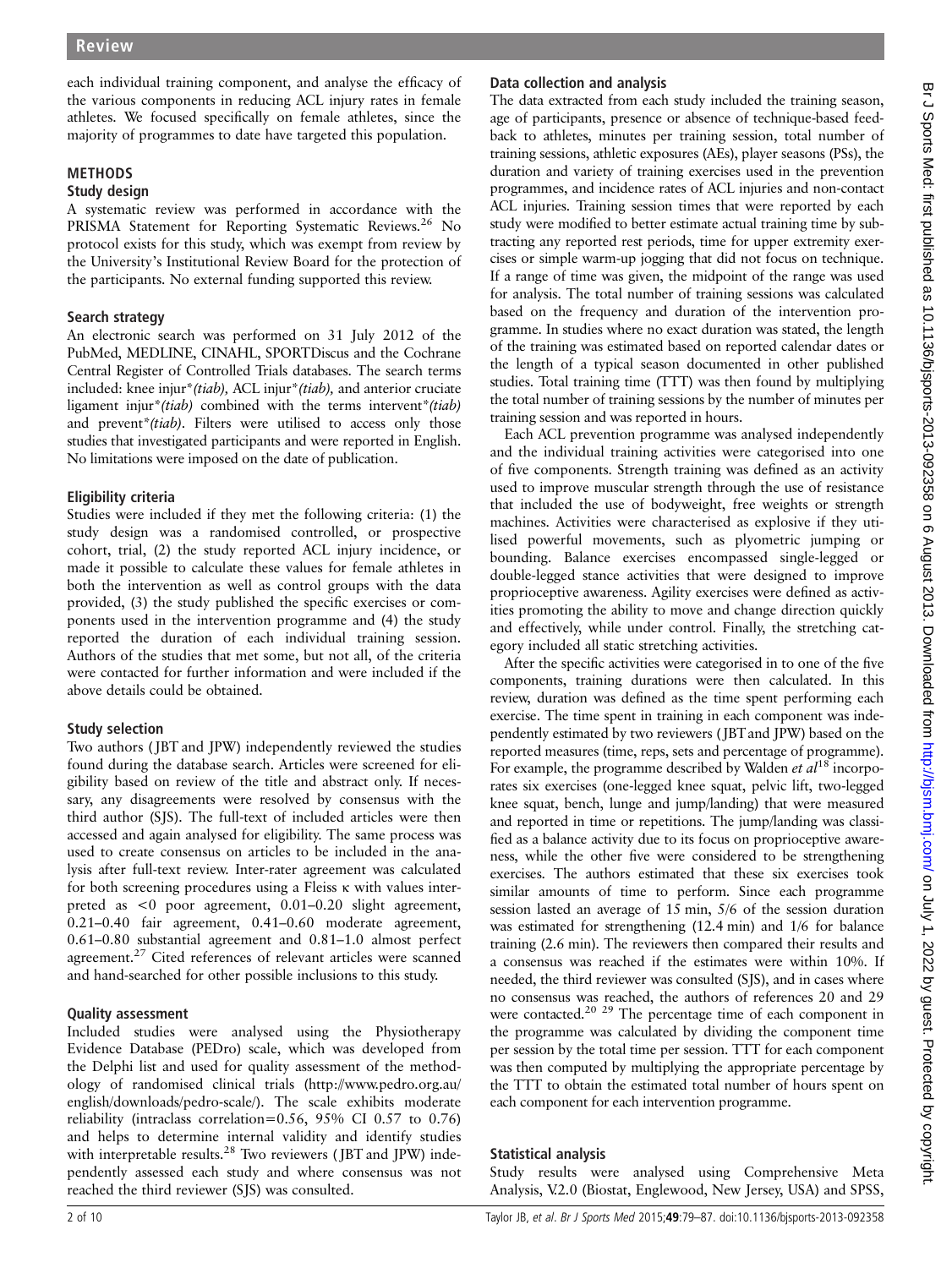V.20 (IBM Corp, Armonk, New York, USA, 2011). In order to standardise injury rates for meta-analysis, and to include all studies, ORs were calculated in two forms: (1) based on AEs and (2) based on athlete PSs. AEs, which might be more correctly termed 'athlete participation', <sup>30</sup> were reported as AE hours in some studies. AE hours were transformed to AEs based on the calculation of two exposure hours equals 1 AE. AE is the preferred reporting unit and this conversion has been used and calculated in other meta-analyses.<sup>30–32</sup> PSs were determined by multiplying the number of athletes by the number of seasons in which injuries were tracked.

ORs were chosen as the metric to compute effect sizes because of its statistical properties that best match with meta-analysis procedures.<sup>33</sup> Seven studies dichotomised ACL injuries into contact and non-contact mechanisms,10–12 15–<sup>18</sup> three reported only non-contact injuries,  $13 \times 14 \times 20$  and three reported either contact and non-contact together or did not specify the nature of injury.<sup>21 22 29</sup> As such, ORs were computed and reported with 95% CI for (1) all ACL injuries in relation to

screened and included studies.

AEs (either unspecified injuries or contact plus non-contact injuries), (2) all ACL injuries in relation to PSs (either unspecified injuries or contact plus non-contact injuries), (3) all noncontact injuries in relation to AEs and (4) all non-contact injuries in relation to PSs.

Inverse variance meta-analyses, using a random effects model, were performed in order to compute the overall effect estimates of the four groups previously defined by OR calculations. A random effects model is used in cases where the true effect size may vary between studies and incorporates both between as well as within study heterogeneity into summary estimates.<sup>33</sup> The 95% CIs for the mean of the population of true ORs were calculated, with  $p < 0.05$ , indicating that the true OR was different from one. Both a  $\chi^2$  statistic with corresponding p value, as well as an  $I<sup>2</sup>$  statistic were calculated and used to describe the total variation across studies due to heterogeneity as opposed to random chance. Values of  $I^2$  of 25% are considered low, 50% are considered moderate and 75% are considered high heterogeneity.<sup>34</sup> Publication bias was assessed visually with funnel



Br J Sports Med: first published as 10.1136/bjsports-2013-092358 on 6 August 2013. Downloaded from http://bjsm.bmj.com/ on July 1, 2022 by guest. Protected by copyright Br J Sports Med: first published as 10.1136/bjsports-2013-092358 on 6 August 2013. Downloaded from <http://bjsm.bmj.com/> on July 1, 2022 by guest. Protected by copyright.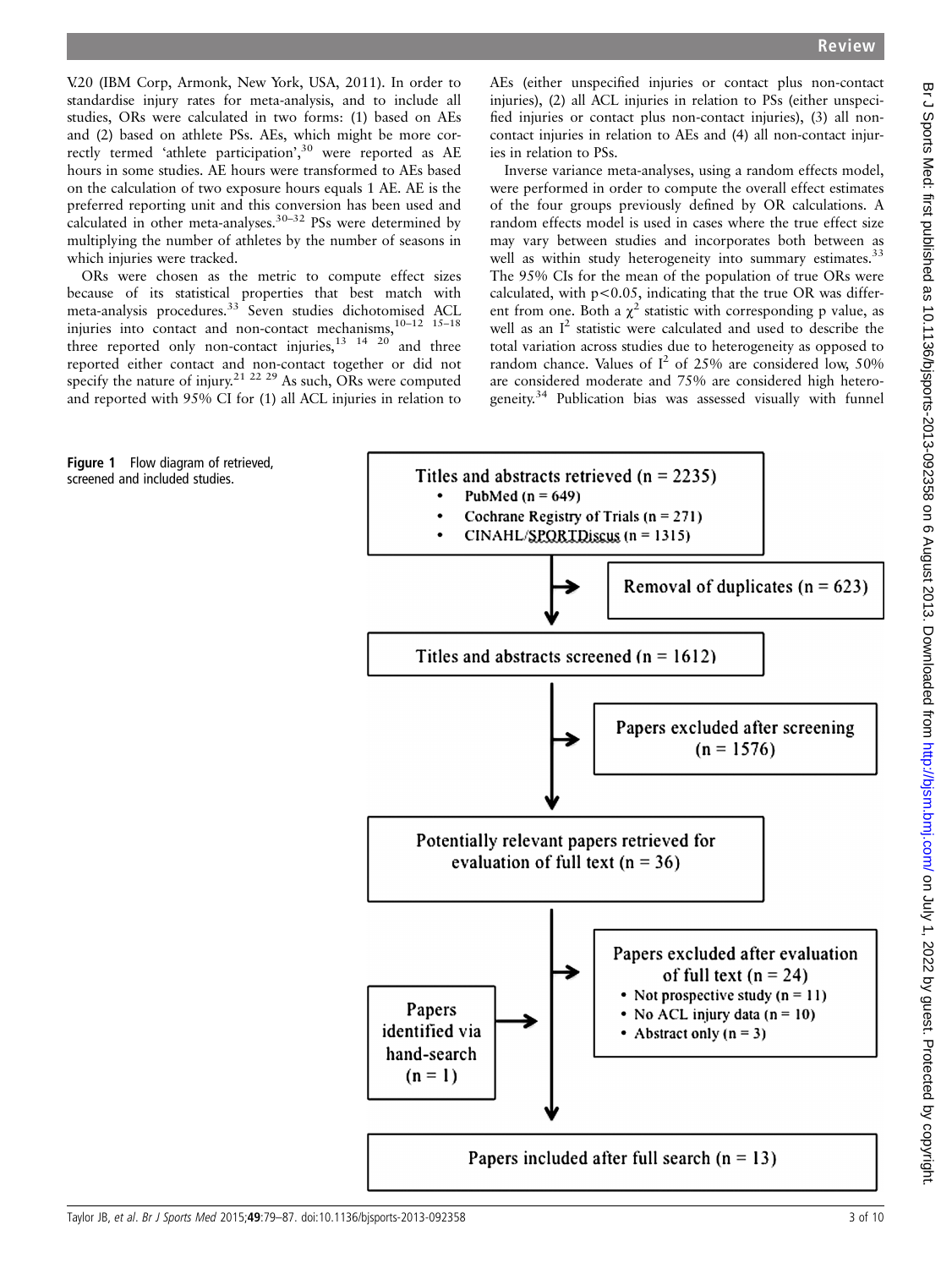plots and quantified using Rosenthal's Fail-safe N, which determines how many potential missing studies would have to be included in order to make the overall estimate non-significant.35 36

Meta-regression was used to analyse the extent to which total and individual programme components predicted the odds of becoming injured. General aspects of the programmes, including TTT and session duration were investigated, as were more specific variables of the training components, including their percentage of emphasis, session duration and total duration. Further, a subgroup analysis was performed to identify the effect of the presence or absence of technique feedback on injury risk. Owing to the low number of studies and power in these analyses, principal components analysis and meta-regression with multiple variables were not performed.

### RESULTS

#### Search results

The electronic database search of PubMed, MEDLINE, CINAHL, SPORTDiscus and the Cochrane Register of

Table 1 Characteristics of studies included for review

Controlled Trials yielded 2262 results. A flow diagram of the selection process is in figure 1. After duplicates were removed, 1612 studies remained. Of these, 1576 were excluded based on title and abstract review, leaving 36 for full text review (κ agreement 0.78, 95% CI 0.65 to 0.89). The full text of the remaining studies were retrieved and reviewed for eligibility. Twenty-four of these studies were excluded because they either did not contain specific ACL incidence data, or did not document their intervention programme or were not a prospective study design (κ agreement 0.88, 95% CI 0.71 to 1.0). An additional hand search revealed one study that met the inclusion criteria of this systematic review. $22$  Thirteen total studies were included in the final analysis.<sup>10–18</sup> <sup>20–22</sup> <sup>29</sup> Characteristics of these studies are in table 1.

### Quality assessment

Results of quality assessment using the PEDro scale showed a wide range of scores (3–8) with an average score of 4.5 (table 1). Not all studies that were included in this review were randomised controlled designs and subsequently had lower quality scores.

| Study (year)               | <b>PEDro</b><br>score | Number of<br>participants,<br>T and UT | Age of<br>participants<br>(years)                     | <b>Time/training</b><br>session (min) | <b>Total number of prescribed</b><br>training sessions                                          | <b>Total</b><br>training<br>time (h) | Feedback  |  |
|----------------------------|-----------------------|----------------------------------------|-------------------------------------------------------|---------------------------------------|-------------------------------------------------------------------------------------------------|--------------------------------------|-----------|--|
| Gilchrist et al (2008)     | 4                     | T 583<br><b>UT 852</b>                 | 19.9 (mean)                                           | $19*$                                 | 36 (3x/week for 12 weeks)                                                                       | 11.4                                 | Yes       |  |
| Heidt et al (2000)         | 4                     | T 42<br><b>UT 258</b>                  | 14-18 (range)                                         | 43.5                                  | 30 (12 treadmill, 12 strength training,<br>6 plyometric)##                                      | 21.8                                 | <b>No</b> |  |
| Hewett et al (1999)        | 3                     | T 366<br><b>UT 463</b>                 | 14-18 (range)                                         | 44.7†                                 | 18 (3×/week for 6 weeks)                                                                        | 13.4                                 | Yes       |  |
| Kiani et al (2010)         | 4                     | T 777<br><b>UT 729</b>                 | 13-17 (range)                                         | 15 <sup>‡</sup>                       | 51 (24 preseason at 2x/week for<br>12 weeks, 27 inseason at 1x/week for<br>27 weeks)            | 12.8                                 | Yes       |  |
| LaBella et al (2011)       | 5                     | T 737<br><b>UT 755</b>                 | $C: 16.2 \pm 1.1$<br>(mean)<br>$1:16.2+1.5$<br>(mean) | $19*$                                 | 43 (3.3 practices/week for 13 weeks)                                                            | 13.6                                 | Yes       |  |
| Mandelbaum et al<br>(2005) | 3                     | T 1885<br><b>UT 3818</b>               | $14-18$ (range)                                       | $19*$                                 | 36 (3x/week for 12 weeks)¶                                                                      | 11.4                                 | <b>No</b> |  |
| Myklebust et al (2005)     | 3                     | T 1705<br><b>UT 942</b>                | $21-22$ (mean)                                        | 15                                    | 55 (18 preseason at 3x/week for<br>6 weeks, 37 inseason at $1 \times$ /week for<br>37 weeks)    | 13.8                                 | Yes       |  |
| Olsen et al (2005)         | $\overline{7}$        | T 958<br><b>UT 879</b>                 | $16 - 17$ (mean)                                      | 18                                    | 45 (15 consecutive (3x/week for<br>5 weeks), estimated 30 inseason at 1x/<br>week for 30 weeks) | 13.5                                 | Yes       |  |
| Petersen et al (2005)      | 3                     | T 134<br><b>UT 142</b>                 | $C: 19.8$ (med)<br>$1: 19.4$ (med)                    | 10                                    | 59 (24 preseason at 3x/week for<br>8 weeks, 35 inseason at 1x/week for<br>estimated 35 weeks)** | 9.8                                  | Yes       |  |
| Pfeiffer et al (2006)      | 3                     | T 577<br><b>UT 862</b>                 | 14-18 (range)                                         | 20                                    | 30 (2x/week for estimated 15 weeks) tt                                                          | 10.0                                 | <b>No</b> |  |
| Soderman et al (2000)      | 4                     | T 62<br><b>UT 78</b>                   | C: $20.4 \pm 4.6$<br>$1: 20.5 + 5.4$                  | 12.5                                  | 108 (30 consecutive, 78 inseason at 3x/<br>week for 26 weeks)                                   | 22.5                                 | No        |  |
| Steffen et al (2008)       | 8                     | T 1073<br><b>UT 947</b>                | 15.4 (med)                                            | 15                                    | 40 (15 consecutive sessions, then 25<br>inseason 1x/week for 25 weeks)                          | 10.0                                 | Yes       |  |
| Walden et al (2012)        | 7                     | T 2479<br><b>UT 2085</b>               | 12-17 (range)                                         | 15                                    | 60 (2x/week for 30 weeks)                                                                       | 15.0                                 | Yes       |  |

\*Removed 1 min jog from 20 min total programme.

†Removed 15 min rest break, 2 min cool down, 13.3 min upper extremity exercises from 75 min total programme.

‡removed 5 min jogging from 20 min total programme. §did not include modified training sessions prior to games.

**¶based on Gilchrist et al.**10

\*estimated season length based on Myklebust and colleagues<sup>16</sup>.

††estimated high school sport season length.

‡‡information provided by authors.

C, control; I, intervention; med, median; PEDro, Physiotherapy Evidence Database; T, trained; UT, untrained.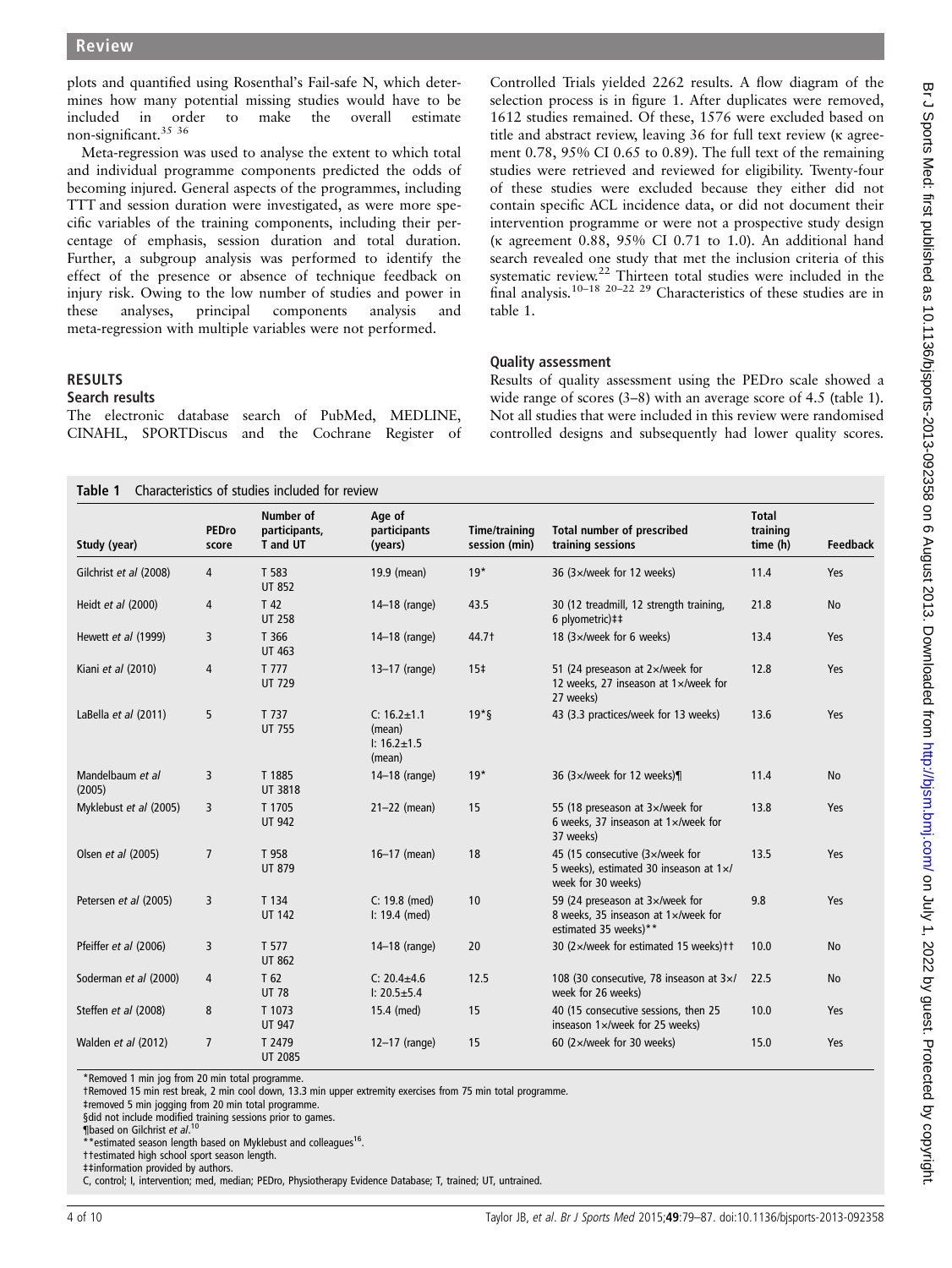Review

Further, no studies were able to blind the participants or interventionists, which further reduced scores.

#### Overall intervention effects

Meta-analysis results revealed a statistically significant reduction in all ACL injuries (OR 0.61, 95% CI 0.44 to 0.85) and noncontact ACL injuries (OR 0.35, 95% CI 0.23 to 0.54) when incidence was expressed relative to PSs (figure 2A,B). Similar effect estimates were obtained when incidence was expressed relative to AEs for all ACL injuries (OR 0.64, 95% CI 0.42 to 0.99 and non-contact ACL injuries (OR 0.38, 95% CI 0.22 to 0.64). Because of this, and because more studies were included when injury risk was expressed relative to PSs, only the injury risk data based on PSs were examined in the meta-regression and subgroup analyses.

### **Heterogeneity**

The  $\chi^2$  statistic for all meta-analyses was not statistically significant and  $I<sup>2</sup>$  calculations ranged from 0% to 28%, which is considered to have a low effect from heterogeneity. Since these values were found to be non-significant, further statistical analysis to explain the heterogeneity was not pursued.

### Publication bias

Funnel plots depicted asymmetry in the lower right region, indicating that results may have some bias due to the lack of inclusion of small studies with insignificant findings that have been unpublished or not found by our search strategies. However, two separate Classic Fail-safe N tests show that the number of studies needed to be included to change the results of the meta-analyses to non-significant were 55 for the non-contact ACL injury analysis and 12 for the unspecified/total ACL injury analysis.

# Total training duration

Total programme training duration can be found in table 1. The frequency of training sessions ranged from once per week to daily; in some cases, training frequency was reduced during the transition of the programme from a training phase to a maintenance phase. The duration of a single training session ranged from 10 to 44.7 min, while the total number of training sessions ranged from 10 to 108. Taken together, this represents a wide variety of TTTs ranging from 9.8 to 22.5 h. Results from the meta-regression analysis revealed no statistically significant effect of TTT or session duration on ACL injury rates (table 2).

#### Training components

Table 3 reports the results for the duration of each programme component in terms of per cent emphasis, time per training session and total time. Strength, explosive and agility training were each represented in 69% of the programmes, where balance training and static stretching were represented in 54% and 23% of programmes, respectively. The training emphasis (defined as the component with the highest percentage of total duration) varied considerably between programmes, with most programmes having the greatest emphasis on balance and agility training. Meta-regression resulted in two statistically significant findings (table 2). Results show that ACL injury risk increases as the total duration of balance training increases ( $p=0.04$ ; figure 3), whereas injury risk decreases with a greater emphasis and longer duration of prescribed static stretching ( $p=0.04$ ).



Figure 2 Meta-analysis forest plot of (A) total anterior cruciate ligament (ACL) injuries and (B) non-contact ACL injuries in relation to player seasons. Favours A indicates reduction in injury risk and favours B indicates heightened injury risk.

# Technique feedback

For non-contact ACL injuries, a subgroup analysis demonstrated that there was no statistical difference between those that received feedback and those that did not  $(p=0.74)$ . The same subgroup analysis performed in the total ACL injury group also yielded non-statistically significant results ( $p=0.13$ ).

# **DISCUSSION**

Results of these meta-analyses indicate that injury prevention programmes can be successful in reducing ACL injuries in female athletes. These results are consistent with prior findings23 24 32 37 and suggest that continued research efforts aimed at improving the efficiency and efficacy of these preventative training programmes are warranted. Moreover, results suggest that these programmes may have a stronger effect on the reduction of injury risk for non-contact ACL injuries compared with those resulting from a contact mechanism. Though further meta-regression analyses provided no statistically significant findings on the frequency or durations of these programmes, trends were found with respect to individual training programme components that may help the development of future preventative programmes.

As described in this review, intervention programmes vary widely in their design and implementation. However, meta-regression results did not reveal any clear trend that allows for recommendations of duration parameters for training components of future intervention designs. The lack of significance may be due to a lack of power in the statistical analysis from the small sample size or high variability of included studies.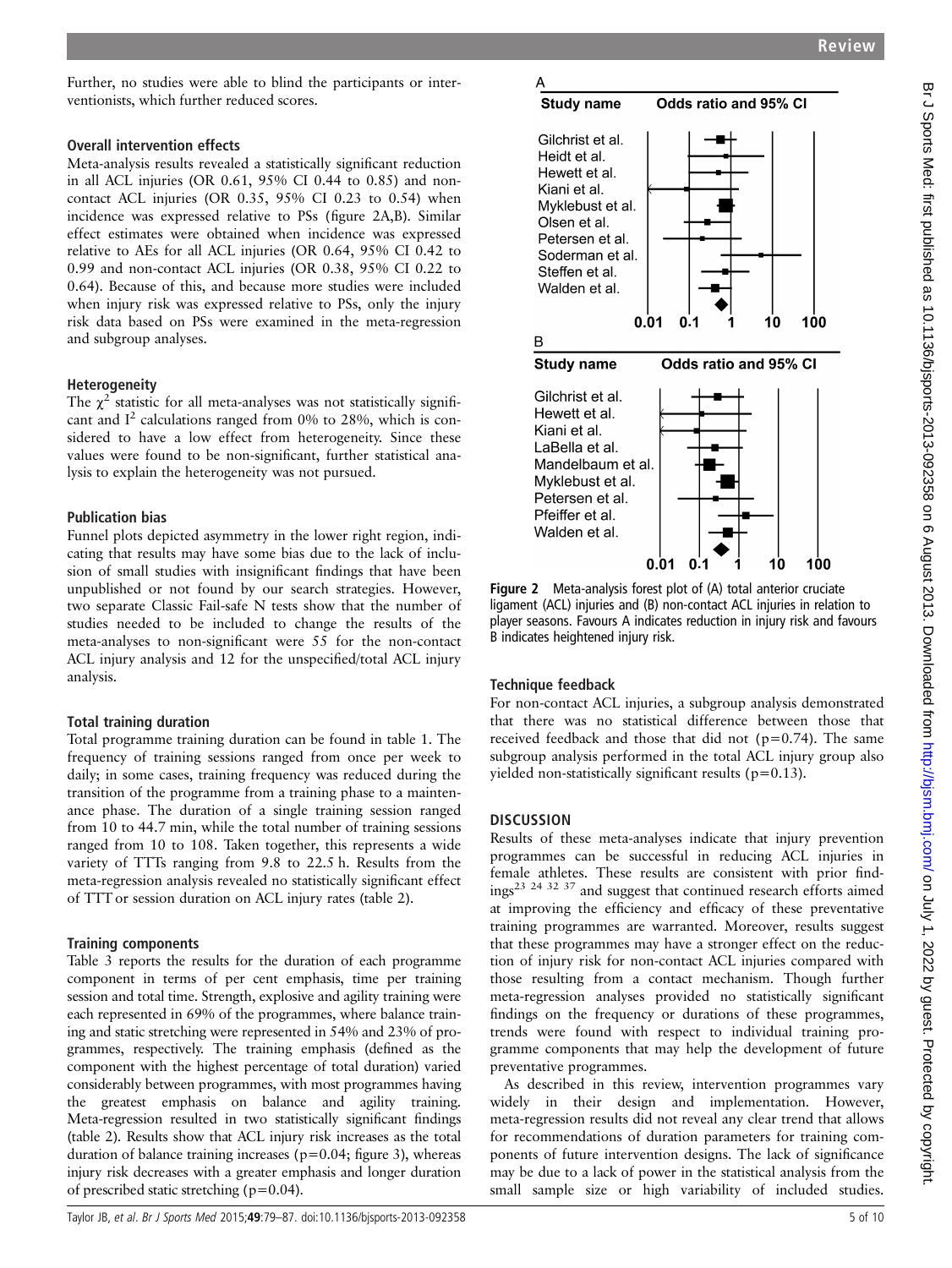### Table 2 Results of meta-regression with significance set at  $p < 0.05$  level

|                                   | <b>All ACL injuries</b> |                   |         | <b>Non-contact ACL injuries</b> |                         |         |  |  |  |
|-----------------------------------|-------------------------|-------------------|---------|---------------------------------|-------------------------|---------|--|--|--|
|                                   | Slope                   | 95% CI            | p Value | Slope                           | 95% CI                  | p Value |  |  |  |
| General characteristics           |                         |                   |         |                                 |                         |         |  |  |  |
| TTT                               | 0.096                   | $-0.04$ to 0.24   | 0.18    | 0.020                           | $-0.29$ to 0.33         | 0.90    |  |  |  |
| Minutes/session                   | $-0.003$                | $-1.41$ to 0.46   | 0.91    | $-0.046$                        | $-0.14$ to 0.04         | 0.32    |  |  |  |
| Strength training                 |                         |                   |         |                                 |                         |         |  |  |  |
| Percentage of emphasis            | $-0.009$                | $-0.02$ to 0.003  | 0.15    | $-0.002$                        | $-0.02$ to 0.01         | 0.80    |  |  |  |
| Minutes/session                   | $-0.042$                | $-0.11$ to 0.02   | 0.21    | $-0.033$                        | $-0.14$ to 0.08         | 0.55    |  |  |  |
| <b>Total duration</b>             | $-0.055$                | $-0.13$ to 0.02   | 0.18    | $-0.005$                        | $-0.12$ to 0.11         | 0.93    |  |  |  |
| Explosive training                |                         |                   |         |                                 |                         |         |  |  |  |
| Percentage of emphasis            | 0.003                   | $-0.02$ to 0.03   | 0.80    | 0.016                           | $-0.01$ to 0.04         | 0.18    |  |  |  |
| Minutes/session                   | 0.011                   | $-0.06$ to $0.09$ | 0.78    | 0.069                           | $-0.05$ to 0.19         | 0.25    |  |  |  |
| <b>Total duration</b>             | 0.030                   | $-0.12$ to 0.18   | 0.70    | 0.160                           | $-0.07$ to 0.39         | 0.17    |  |  |  |
| <b>Balance training</b>           |                         |                   |         |                                 |                         |         |  |  |  |
| Percentage of emphasis            | 0.010                   | $-0.002$ to 0.02  | 0.09    | 0.009                           | $-0.004$ to 0.02        | 0.17    |  |  |  |
| Minutes/session                   | 0.065                   | $-0.01$ to 0.14   | 0.11    | 0.063                           | $-0.03$ to 0.15         | 0.17    |  |  |  |
| <b>Total duration</b><br>0.076    |                         | 0.004 to 0.15     | $0.04*$ | 0.070                           | $-0.03$ to 0.17<br>0.16 |         |  |  |  |
| Agility training                  |                         |                   |         |                                 |                         |         |  |  |  |
| Percentage of emphasis            | $-0.007$                | $-0.03$ to 0.02   | 0.55    | $-0.020$                        | $-0.04$ to 0.004        | 0.09    |  |  |  |
| Minutes/session                   | $-0.041$                | $-0.16$ to 0.08   | 0.51    | $-0.106$                        | $-0.23$ to 0.02         | 0.09    |  |  |  |
| <b>Total duration</b><br>$-0.059$ |                         | $-0.25$ to 0.13   | 0.53    | $-0.167$                        | $-0.36$ to 0.03         | 0.10    |  |  |  |
| Static stretching                 |                         |                   |         |                                 |                         |         |  |  |  |
| Percentage of emphasis            | $-0.003$                | $-0.03$ to 0.02   | 0.82    | $-0.031$                        | $-0.06$ to $-0.001$     | $0.04*$ |  |  |  |
| Minutes/session                   | $-0.009$                | $-0.08$ to 0.07   | 0.82    | $-0.100$                        | $-0.21$ to 0.01         | 0.07    |  |  |  |
| <b>Total duration</b>             | $-0.026$                | $-0.24$ to 0.19   | 0.82    | $-0.263$                        | $-0.52$ to $-0.01$      | $0.04*$ |  |  |  |

Results are organised by general characteristics of the programme (TTT and session duration) and training component (percentage of emphasis of component in relation to duration of session, duration of time spent in that training component per session and total duration of that training component throughout the programme). ACL, anterior cruciate ligament; TTT, total training time.

Prospective injury prevention studies are challenging because of the resources that are needed. Only 13 studies on ACL injury prevention programmes that met our inclusion criteria have been previously published. Further, variability in the results may have stemmed from the variety of prevention programme designs or the diversity of sports, ages and athletes targeted in these studies. Thus, future studies of ACL injury prevention programmes will help to improve statistical power and hopefully provide more convincing evidence to help shape future prevention efforts.

While specific duration and emphasis recommendations cannot be made as a result of these analyses, the overarching theme is that some form of prevention training is better than nothing; however, the composition and duration of the optimal prevention programme is still unknown. Larger amounts of balance training were found to be unsuccessful in reducing ACL injury rates and statistical tests showed that increasing the total duration of balance training increased the OR of injury (p=0.04). Yoo *et al*<sup>23</sup> found comparable results in regard to balance training. In their subgroup analysis, the inclusion of balance training yielded an OR that was not statistically significant (OR 0.63, 95% CI 0.37 to 1.09), while programmes without balance training showed a statistically significant OR lowering injury risk (OR 0.27, 95% CI 0.14 to 0.49). Similarly, Sadoghi et  $al^{37}$  found no evidence of effectiveness from the use of a balance board during prevention programmes (p=0.712). However, these findings conflict with previous research that shows positive outcomes on at-risk lower extremity mechanics as a result of balance and proprioceptive training.38 After closer investigation of the balance training protocol used in the study by Myer et  $al^{38}$  appreciably higher durations and intensities

were used when compared with balance training components of ACL prevention programmes, suggesting that for balance training to be more efficacious, prevention programmes may need to intensify their balance training prescription.

Further, time spent in balance training may have limited the opportunity for clinicians or teammates to provide valuable feedback in regards to movement patterns and neuromuscular control during more dynamic functional activities. Various types of feedback, including visual and verbal, have been shown to reduce abnormal biomechanics associated with ACL injury risk.<sup>39–41</sup> However, results of our subgroup analysis show no significant effect of the presence of technique training or feedback on non-contact ( $p=0.74$ ) or total ( $p=0.13$ ) ACL injury risk. The type and amount of feedback varied widely between the programmes included in this review. Some programmes predominantly utilised skilled sports medicine clinicians to provide instruction,<sup>10 11 17</sup> while others used coaches or teammates.<sup>12 13 15 16 18 22</sup> Inconsistent with our findings, other systematic reviews<sup>32 42</sup> have found that feedback for technique training may be a valuable element of prevention programmes. We encourage authors to detail the amount and type of feedback in future studies so that their potential effects on injury risk reduction can be better elucidated.

Though static stretching has been a controversial topic in regard to injury prevention, $43$  meta-regression analysis shows that static stretching may have a positive impact on reducing injury rates when performed in an ACL prevention programme. Previous studies have found that static stretching has no overall impact on preventing general musculoskeletal athletic injuries, but may have some relationship with reducing ligamentous injuries.43 44 Static stretching may provide a means for ACL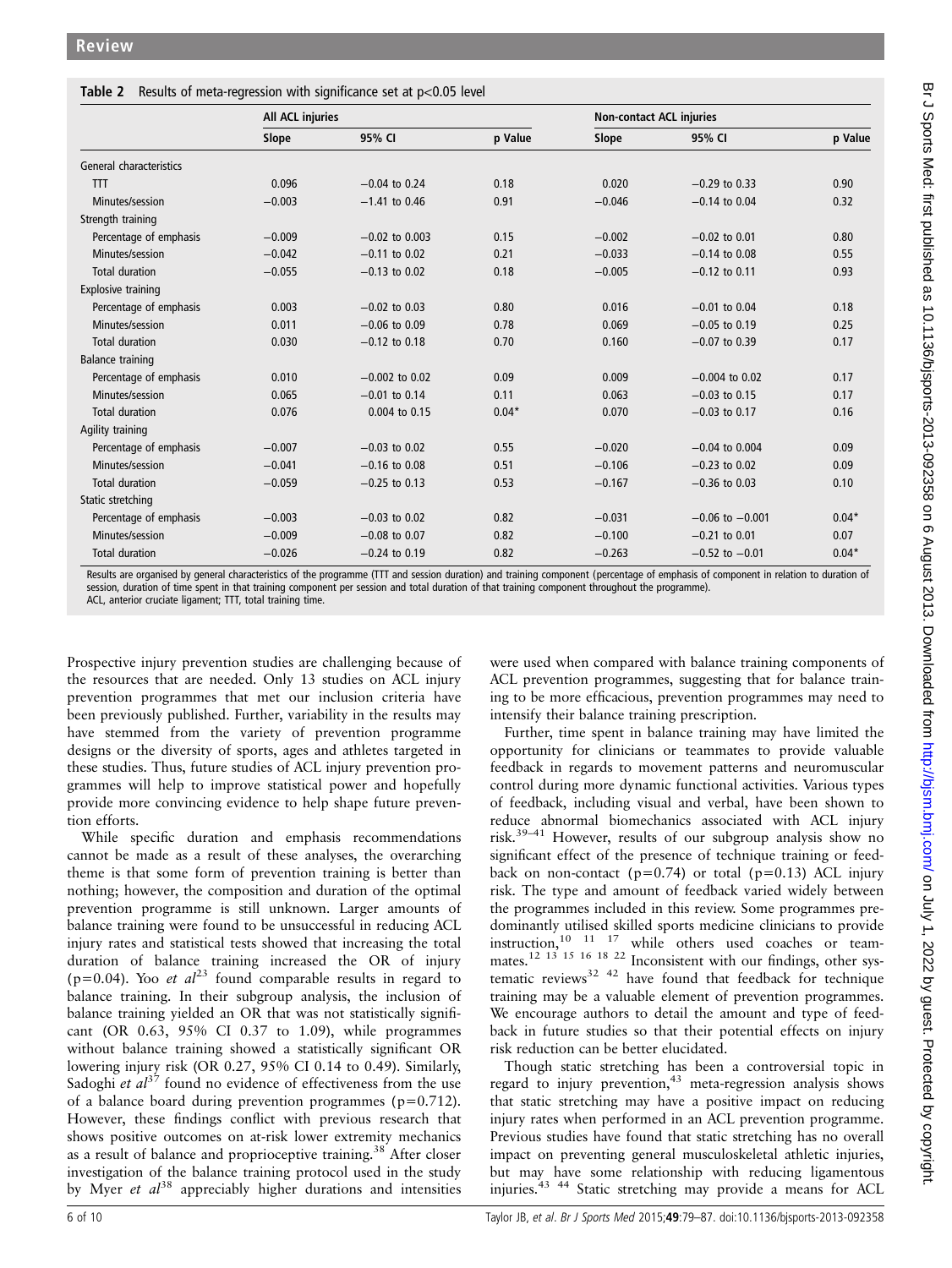| Table 3                     | Program |
|-----------------------------|---------|
|                             |         |
| Study (year)                |         |
| Gilchrist et al<br>(2008)   |         |
| Heidt et al (2000)          |         |
| Hewett et al (1999)         |         |
| Kiani <i>et al</i> (2010)   |         |
| LaBella <i>et al</i> (2011) |         |
| Mandelbaum et al<br>(2005)  |         |
| Myklebust et al             |         |

|                            | <b>Minutes/</b><br>session<br><b>TTT</b> |             | LE/core strength |                            | <b>Explosive</b>      |             | <b>Balance</b>             |                       |              | <b>Agility</b>             |                       |              | <b>Stretch</b>             |                       |              |                            |                       |
|----------------------------|------------------------------------------|-------------|------------------|----------------------------|-----------------------|-------------|----------------------------|-----------------------|--------------|----------------------------|-----------------------|--------------|----------------------------|-----------------------|--------------|----------------------------|-----------------------|
| Study (year)               |                                          |             | Per<br>cent      | <b>Minutes/</b><br>session | <b>Total</b><br>hours | Per<br>cent | <b>Minutes/</b><br>session | <b>Total</b><br>hours | Per<br>cent  | <b>Minutes/</b><br>session | <b>Total</b><br>hours | Per<br>cent  | <b>Minutes/</b><br>session | <b>Total</b><br>hours | Per<br>cent  | <b>Minutes/</b><br>session | <b>Total</b><br>hours |
| Gilchrist et al<br>(2008)  | 19                                       | 11.4        | 15.8             | 3.0                        | 1.8                   | 15.8        | 3.0                        | 1.8                   | $\mathbf{0}$ | $\mathbf{0}$               | $\mathbf{0}$          | 42.1         | 8.0                        | 4.8                   | 26.3         | 5.0                        | 3.0                   |
| Heidt et al (2000)         | 43.5                                     | 21.8        | 34.5             | 15.0                       | 7.5                   | 65.5        | 28.5                       | 14.3                  | $\mathbf{0}$ | $\bf{0}$                   | $\bf{0}$              | $\mathbf 0$  | $\mathbf 0$                | $\mathbf{0}$          | $\bf{0}$     | $\mathbf{0}$               | $\mathbf{0}$          |
| Hewett et al (1999)        | 44.7                                     | 13.4        | 23.9             | 10.7                       | 3.2                   | 21.3        | 9.5                        | 2.8                   | $\mathbf{0}$ | $\mathbf{0}$               | $\mathbf{0}$          | 4.5          | $\overline{2}$             | 0.6                   | 50.3         | 22.5                       | 6.7                   |
| Kiani et al (2010)         | 15                                       | 12.8        | 60.0             | 9.0                        | 7.7                   |             | $\mathbf{0}$               | $\mathbf{0}$          | 13.3         | 2.0                        | 1.7                   | 26.7         | 4.0                        | 3.4                   | $\mathbf{0}$ | $\mathbf{0}$               | $\mathbf{0}$          |
| LaBella et al (2011)       | 19                                       | 13.6        | 23.2             | 4.4                        | 3.1                   | 25.8        | 4.9                        | 3.5                   | $\mathbf{0}$ | $\mathbf{0}$               | $\mathbf{0}$          | 51.0         | 9.7                        | 6.9                   | 0            | $\mathbf{0}$               | $\mathbf{0}$          |
| Mandelbaum et al<br>(2005) | 19                                       | 12.0        | 15.8             | 3.0                        | 1.8                   | 15.8        | 3.0                        | 1.8                   | $\mathbf{0}$ | $\mathbf{0}$               | $\mathbf{0}$          | 42.1         | 8.0                        | 4.8                   | 26.3         | 5.0                        | 3.0                   |
| Myklebust et al<br>(2005)  | 15                                       | $13.8 \t 0$ |                  | $\mathbf 0$                | $\mathbf{0}$          | 16.7        | 2.5                        | 2.3                   | 66.7         | 10                         | 9.2                   | 16.7         | 2.5                        | 2.3                   | $\bf{0}$     | $\mathbf 0$                | $\bf{0}$              |
| Olsen et al (2005)         | 18                                       | 13.5        | 25.0             | 4.5                        | 3.4                   | 0           | $\mathbf 0$                | $\mathbf{0}$          | 25.0         | 4.5                        | 3.4                   | 50.0         | 9.0                        | 6.8                   | $\mathbf{0}$ | $\mathbf{0}$               |                       |
| Petersen et al<br>(2005)   | 10                                       | 9.8         | $\mathbf{0}$     | 0                          | $\mathbf{0}$          | 50.0        | 5.0                        | 4.9                   | 50.0         | 5.0                        | 4.9                   | $\mathbf{0}$ | $\mathbf{0}$               | $\mathbf{0}$          | $\mathbf{0}$ | $\mathbf{0}$               | $\mathbf{0}$          |
| Pfeiffer et al (2006)      | 20                                       | $10.0 \t 0$ |                  | 0                          | $\mathbf{0}$          | 75.0        | 15.0                       | 7.5                   | $\mathbf{0}$ | $\mathbf 0$                | $\mathbf{0}$          | 25.0         | 5.0                        | 2.5                   | $\mathbf{0}$ | $\mathbf 0$                |                       |
| Soderman et al<br>(2000)   | 12.5                                     | $22.5\ 0$   |                  | $\mathbf{0}$               | $\mathbf{0}$          |             | $\mathbf{0}$               | $\mathbf{0}$          | 100.0        | 12.5                       | 22.5                  | $\mathbf{0}$ | $\bf{0}$                   | $\mathbf{0}$          | $\mathbf{0}$ | $\mathbf 0$                | $\mathbf{0}$          |
| Steffen et al (2008)       | 15                                       | 10.0        | 20.0             | 3.0                        | 2.0                   | 30.0        | 4.5                        | 3.0                   | 36.7         | 5.5                        | 3.7                   | 13.3         | 2.0                        | 1.3                   | $\mathbf{0}$ | $\mathbf{0}$               |                       |
| Walden et al<br>(2012)     | 15                                       | 15.0        | 82.7             | 12.4                       | 12.4                  | 0           | $\mathbf{0}$               | $\mathbf{0}$          | 17.3         | 2.6                        | 2.6                   | $\mathbf{0}$ | $\mathbf{0}$               | $\mathbf{0}$          | $\mathbf{0}$ | $\mathbf{0}$               | $\mathbf{0}$          |

#### nme components of ACL prevention programmes with intended training time

ACL, anterior cruciate ligament; LE, lower extremity; TTT, total training time.

7 of 10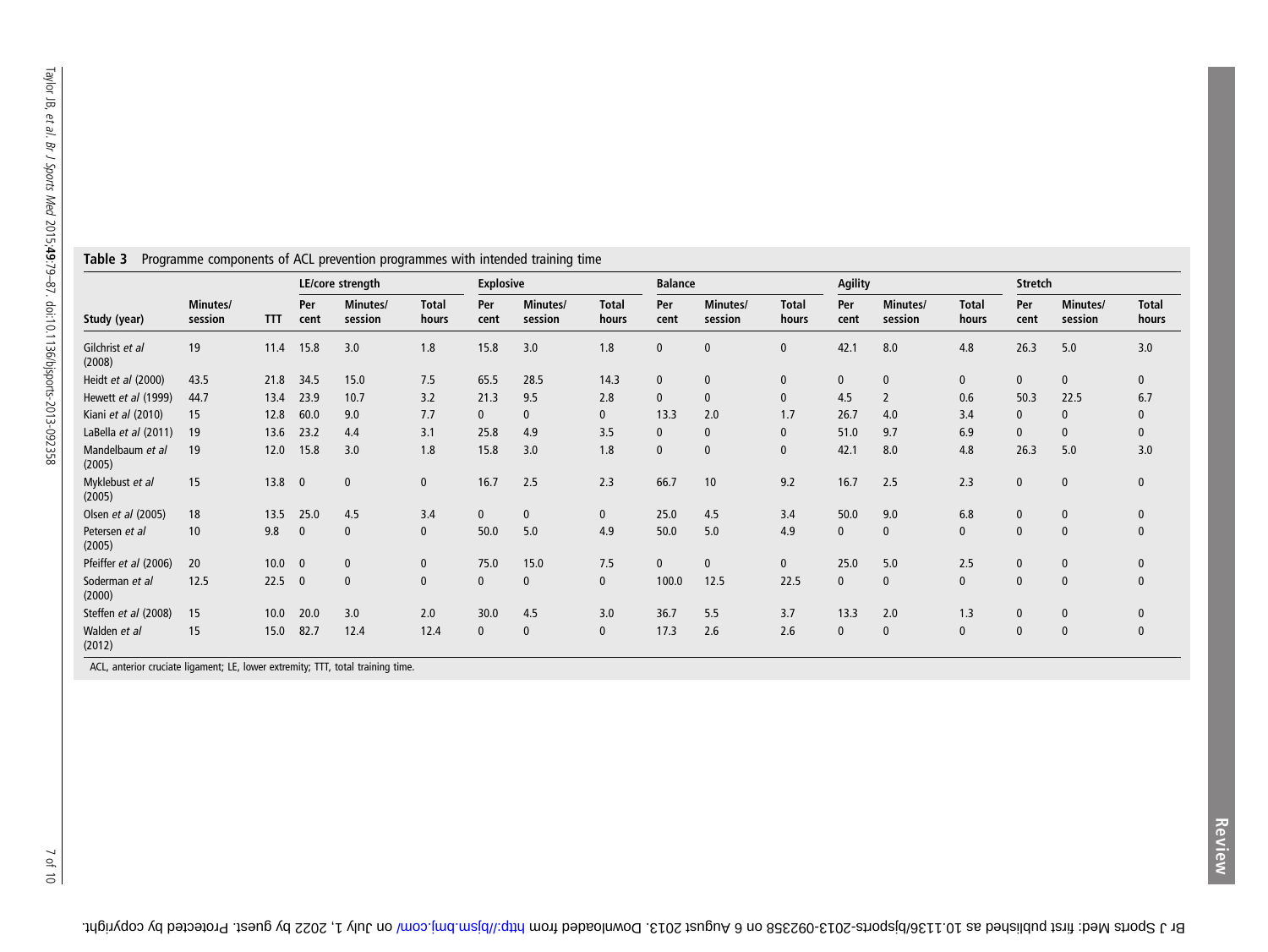Figure 3 Meta-regression results of total balance training duration. Each circle represents an included study with the size consistent with the weight assigned during meta-analysis. A regression line is seen, indicating a less protective OR as total balance duration increases.



injury reduction by improving muscle imbalance or beneficially modifying the structural properties of ligamentous tissues. Cautious interpretation of these meta-regression findings is warranted, as only three of the analysed studies included static stretching in their prevention programmes. Future studies comparing static and dynamic flexibility programmes may be warranted to determine whether the benefits are derived from improved joint range of motion and flexibility or if the technique used to obtain these effects varies based on the implementation method. Any dynamic flexibility components in these programmes were captured as agility exercises based on their ability to promote controlled change of directions.

Other findings, while not statistically significant, are worth noting as they may help guide further research and development of future programmes. Increasing strength training emphasis  $(p=0.15)$  and duration  $(p=0.18)$  suggest this component may also prove useful in reducing total ACL injury rates. The purpose of including strength training as a component in these programmes is based on the premise that women lack adequate strength to control the alignment of the lower extremity during sport-specific activities. However, after careful review of these prevention programmes, it became apparent that common strength training guidelines, which call for progressive overload, were often lacking in these programmes. As such, the outcomes of these strengthening components may have been limited to more neural adaptations rather than physiological changes in muscle characteristics.<sup>25</sup> Given the results of this meta-regression, future research is warranted to examine whether more aggressive or longer term strength training exercises would further impact injury risk reduction.

Increasing the emphasis ( $p=0.09$ ) and duration ( $p=0.10$ ) of agility training also showed evidence that this type of training may be beneficial in reducing non-contact ACL injury rates. A 6-week agility training protocol has been shown to improve medial hamstring activation patterns in side-step pivot manoeuvres, which may reduce ACL injury risk.<sup>45</sup> Timing of the agility training intervention may be important as lower extremity mechanics in landing and cutting tasks are negatively altered after a fatigue-producing agility training programme.<sup>46</sup> More research on the effects of agility training on ACL injury incidence may provide stronger evidence to support these claims.

In addition to strength and agility training, plyometric or explosive training was the most commonly used training component in the ACL prevention programmes included in this review. Though the demands and intended outcomes of these exercises are more likely to resemble sport-specific demands, evidence to support the superiority of these exercises in reducing injury risk

was insufficient. This was surprising, considering the positive effects that this type of training can have on altered lower extremity mechanics. $47-50$  However, the extent to which effectively modifying at-risk biomechanics is able to reduce ACL injuries has not yet been determined. Moreover, the principles that govern programme implementation may also deserve further attention. For example, many of the preventative programmes were administered to young athletes without also including a foundational strength base. This strength foundation is considered to be critical before progressing to more explosive activities<sup>25</sup> and may represent an important component to include for maximising effectiveness.

# Limitations

This systematic review and meta-analysis was subject to limitations based on the quantity and quality of previously published programmes and the variety of reporting mechanisms of each prevention programme. Calculations and analyses were based on the prescribed prevention programme, as opposed to what the participants actually performed. With compliance rates as low as  $26\%^{32}$  the prescribed versus actual volumes may be very different and could have notably influenced the results. Low compliance leads to lower amounts of training volume, which may influence a programme's effectiveness. Another limitation of this analysis involves the interpretation of training duration. Studies included in this review reported training duration in a variety of units (ie, time and repetitions). Time was the most consistent measurement unit and was therefore used as the definition of training duration in this review. While we fully acknowledge that training volume may be a more practical measure based on the inclusion of intensity in its definition, there was insufficient information reported in these studies to account for intensity in volume calculations. Quantifying the intensity of these programmes may be a critical piece in understanding the relative contributions of each component to injury-risk reduction and what level of stimulus is needed to affect a positive change, and is therefore an important direction of future research and exercise prescription. We strongly encourage future publications to be as explicit as possible in the prescription of their prevention programme relative to intensity, duration and frequency in order to better understand the relative benefit of each component.

Further, we placed each exercise in only one of five categories, though some complex exercises may serve multiple purposes. The optimal prevention strategy may very well be a comprehensive approach, incorporating multiple training components combined into one programme. Because of the small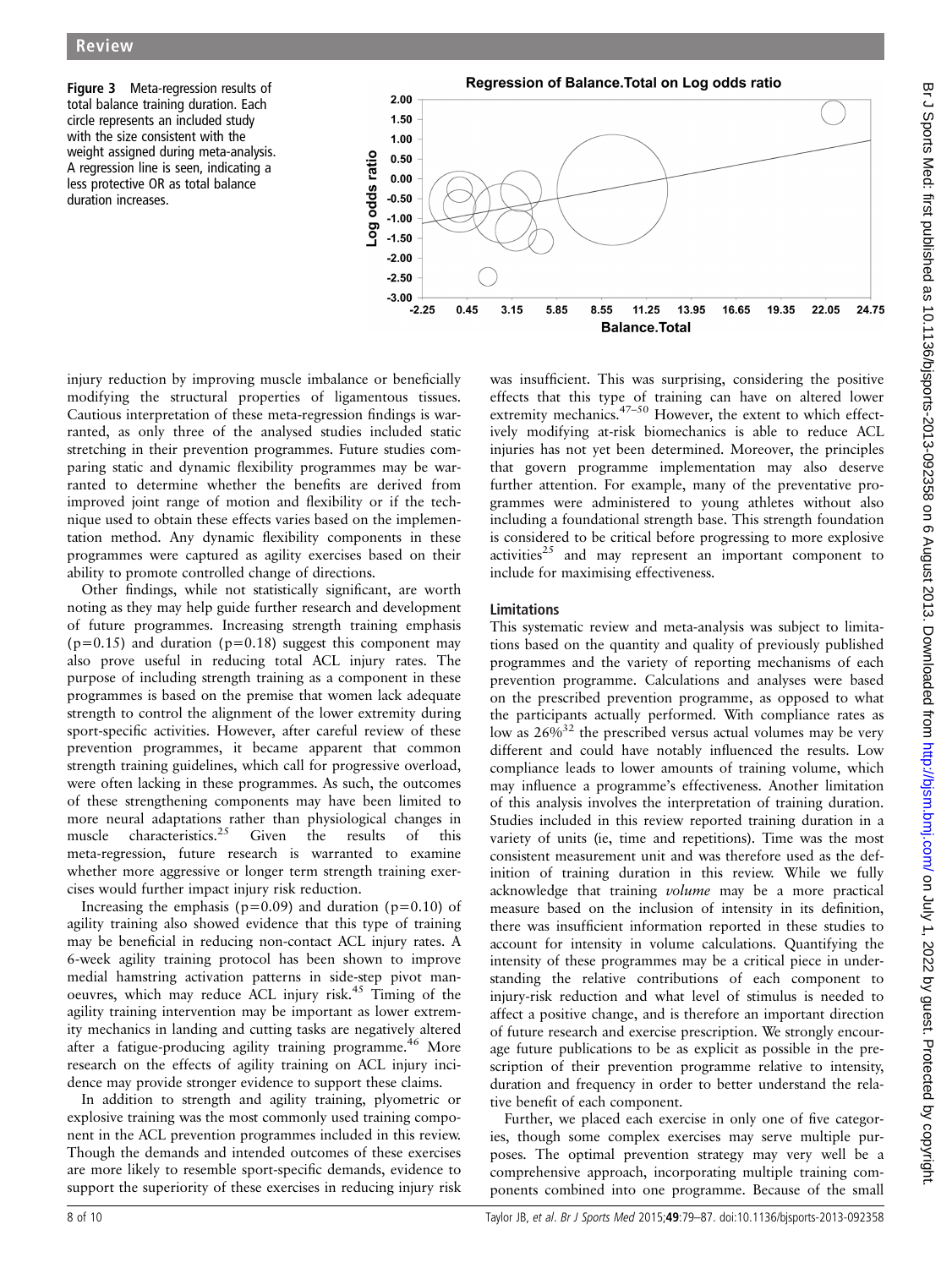number of studies that were included in this analysis, and therefore low statistical power, training components could not be grouped together to conduct a multivariate statistical analysis. As additional studies are published, interactions between these components may be better delineated and more concrete recommendations for preventative training can be established. On the basis of this review, we recommend that future studies carefully consider and clearly report training methodology (duration, intensity and progression) consistent with current evidencebased strength and conditioning guidelines.

#### **CONCLUSION**

While ACL prevention programmes are effective in reducing the risk of injury in female athletes, the ideal composition of these programmes remains elusive.

Consistent with previous analyses, the effectiveness of ACL prevention programmes may improve as balance training is de-emphasised and static stretching is emphasised. However, given the small number of studies, and the lack of detail regarding the intensity, etc, of various components, considerably more work is needed to determine which combination of programme components, and the duration and intensity at which they are delivered are most effective at reducing injury risk. Further research will help shape future prevention efforts, as more information regarding volume and training emphasis is uncovered.

Contributors JBT participated in study design, electronic and hand searches, study selection, quality assessment, data extraction, and drafted and revised the manuscript. JPW participated in electronic and hand searches, data collection and drafted and revised the manuscript. SJR helped in study design, statistical analysis, and drafted and revised the manuscript. SJS participated in study design, study selection, data collection, and drafted and revised the manuscript.

#### Competing interests None.

Provenance and peer review Not commissioned; externally peer reviewed.

#### REFERENCES

- 1 Moses B, Orchard J, Orchard J. Systematic review: annual incidence of ACL injury and surgery in various populations. Res Sports Med 2012;20:157–79.
- 2 Gottlob CA, Baker CL Jr, Pellissier JM, et al. Cost effectiveness of anterior cruciate ligament reconstruction in young adults. Clin Orthop Relat Res 1999;367:272–82.
- 3 Indelicato PA, Bittar ES. A perspective of lesions associated with ACL insufficiency of the knee. A review of 100 cases. Clin Orthop Relat Res 1985;198:77–80.
- 4 McDaniel WJ, Dameron TB. The untreated anterior cruciate ligament rupture. Clin Orthop Relat Res 1983;172:158–63.
- 5 Neyret P, Donell ST, Dejour H. Results of partial meniscectomy related to the state of the anterior cruciate ligament. Review at 20 to 35 years. J Bone Joint Surg Br 1993;75:36–40.
- 6 Sutherland AG, Cooper K, Alexander LA, et al. The long-term functional and radiological outcome after open reconstruction of the anterior cruciate ligament. J Bone Joint Surg Br 2010;92:1096–9.
- 7 Hewett TE, Myer GD, Ford KR, et al. Biomechanical measures of neuromuscular control and valgus loading of the knee predict anterior cruciate ligament injury risk in female athletes: a prospective study. Am J Sports Med 2005;33:492-501.
- 8 Alentorn-Geli E, Myer GD, Silvers HJ, et al. Prevention of non-contact anterior cruciate ligament injuries in soccer players. Part 1: mechanisms of injury and underlying risk factors. Knee Surg Sports Traumatol Arthrosc 2009;17:705–29.
- 9 Arendt E, Dick R. Knee injury patterns among men and women in collegiate basketball and soccer. NCAA data and review of literature. Am J Sports Med 1995;23:694–701.
- 10 Gilchrist J, Mandelbaum BR, Melancon H, et al. A randomized controlled trial to prevent noncontact anterior cruciate ligament injury in female collegiate soccer players. Am J Sports Med 2008;36:1476–83.
- 11 Hewett TE, Lindenfeld TN, Riccobene JV, et al. The effect of neuromuscular training on the incidence of knee injury in female athletes. A prospective study. Am J Sports Med 1999;27:699–706.
- 12 Kiani A, Hellquist E, Ahlqvist K, et al. Prevention of soccer-related knee injuries in teenaged girls. Arch Intern Med 2010;170:43–9.
- 13 LaBella CR, Huxford MR, Grissom J, et al. Effect of neuromuscular warm-up on injuries in female soccer and basketball athletes in urban public high schools: cluster randomized controlled trial. Arch Pediatr Adolesc Med 2011;165:1033–40.
- 14 Mandelbaum BR, Silvers HJ, Watanabe DS, et al. Effectiveness of a neuromuscular and proprioceptive training program in preventing anterior cruciate ligament injuries in female athletes: 2-year follow-up. Am J Sports Med 2005;33:1003–10.
- 15 Myklebust G, Engebretsen L, Braekken IH, et al. Prevention of anterior cruciate ligament injuries in female team handball players: a prospective intervention study over three seasons. Clin J Sport Med 2003;13:71-8.
- 16 Olsen OE, Myklebust G, Engebretsen L, et al. Exercises to prevent lower limb injuries in youth sports: cluster randomised controlled trial. BMJ 2005;330:449.
- 17 Petersen W, Braun C, Bock W, et al. A controlled prospective case control study of a prevention training program in female team handball players: the German experience. Arch Orthop Trauma Surg 2005;125:614–21.
- 18 Walden M, Atroshi I, Magnusson H, et al. Prevention of acute knee injuries in adolescent female football players: cluster randomised controlled trial. BMJ 2012;344:e3042.
- 19 Caraffa A, Cerulli G, Projetti M, et al. Prevention of anterior cruciate ligament injuries in soccer. A prospective controlled study of proprioceptive training. Knee Surg Sports Traumatol Arthrosc 1996;4:19–21.
- 20 Pfeiffer RP, Shea KG, Roberts D, et al. Lack of effect of a knee ligament injury prevention program on the incidence of noncontact anterior cruciate ligament injury. J Bone Joint Surg Am 2006;88:1769–74.
- 21 Soderman K, Werner S, Pietila T, et al. Balance board training: prevention of traumatic injuries of the lower extremities in female soccer players? A prospective randomized intervention study. Knee Surg Sports Traumatol Arthrosc 2000;8:356–63.
- 22 Steffen K, Myklebust G, Olsen OE, et al. Preventing injuries in female youth football—a cluster-randomized controlled trial. Scand J Med Sci Sports 2008;18:605–14.
- 23 Yoo JH, Lim BO, Ha M, et al. A meta-analysis of the effect of neuromuscular training on the prevention of the anterior cruciate ligament injury in female athletes. Knee Surg Sports Traumatol Arthrosc 2010;18:824–30.
- 24 Gagnier JJ, Morgenstern H, Chess L. Interventions designed to prevent anterior cruciate ligament injuries in adolescents and adults: a systematic review and meta-analysis. Am J Sports Med 2012. Published Online First: 12 September 2012.
- 25 Baechle TR, Earle RW. Essentials of strength and conditioning. 2nd edn. Champaign, IL: Human Kinetics, 2000:15–24,427–440.
- 26 Liberati A, Altman DG, Tetzlaff J, et al. The PRISMA statement for reporting systematic reviews and meta-analyses of studies that evaluate health care interventions: explanation and elaboration. PLoS Med 2009;6:e1000100.
- 27 Landis JR, Koch GG. The measurement of observer agreement for categorical data. Biometrics 1977;33:159–74.
- 28 Maher CG, Sherrington C, Herbert RD, et al. Reliability of the PEDro scale for rating quality of randomized controlled trials. Phys Ther 2003;83:713–21.
- 29 Heidt RS Jr, Sweeterman LM, Carlonas RL, et al. Avoidance of soccer injuries with preseason conditioning. Am J Sports Med 2000;28:659–62.
- 30 Stovitz SD, Shrier I. Injury rates in team sport events: tackling challenges in assessing exposure time. Br J Sports Med 2012;46:960–3.
- 31 Meeuwisse WH, Love EJ. Athletic injury reporting. Development of universal systems. Sports Med 1997;24:184–204.
- 32 Hewett TE, Ford KR, Myer GD. Anterior cruciate ligament injuries in female athletes: part 2, a meta-analysis of neuromuscular interventions aimed at injury prevention. Am J Sports Med 2006;34:490–8.
- 33 Borenstein M, Hedges LV, Higgins JPT, et al. Introduction to meta-analysis. Chichester, UK: John Wiley& Sons, Ltd, 2009:33–9, 69–86.
- 34 Higgins JP, Thompson SG, Deeks JJ, et al. Measuring inconsistency in meta-analyses. BMJ 2003;327:557–60.
- 35 Rosenthal R. The file drawer problem and tolerance for null results. Psychol Bull 1979;86:638–41.
- 36 Begg CB, Mazumdar M. Operating characteristics of a rank correlation test for publication bias. Biometrics 1994;50:1088–101.
- 37 Sadoghi P, Von Keudell A, Vavken P. Effectiveness of anterior cruciate ligament injury prevention training programs. J Bone Joint Surg Am 2012;94:769–76.
- 38 Myer GD, Ford KR, McLean SG, et al. The effects of plyometric versus dynamic stabilization and balance training on lower extremity biomechanics. Am J Sports Med 2006;34:445–55.
- 39 Onate JA, Guskiewicz KM, Marshall SW, et al. Instruction of jump-landing technique using videotape feedback: altering lower extremity motion patterns. Am J Sports Med 2005;33:831–42.
- 40 Grindstaff TL, Hammill RR, Tuzson AE, et al. Neuromuscular control training programs and noncontact anterior cruciate ligament injury rates in female athletes: a numbers-needed-to-treat analysis. J Athl Train 2006;41:450–6.
- 41 Milner CE, Fairbrother JT, Srivatsan A, et al. Simple verbal instruction improves knee biomechanics during landing in female athletes. Knee 2012;19:399–403.
- 42 Stojanovic MD, Ostojlic SM. Preventing ACL injuries in team-sport athletes: a systematic review of training interventions. Res Sports Med 2012;20: 223–38.
- 43 Small K, Mc Naughton L, Matthews M. A systematic review into the efficacy of static stretching as part of a warm-up for the prevention of exercise-related injury. Res Sports Med 2008;16:213–31.